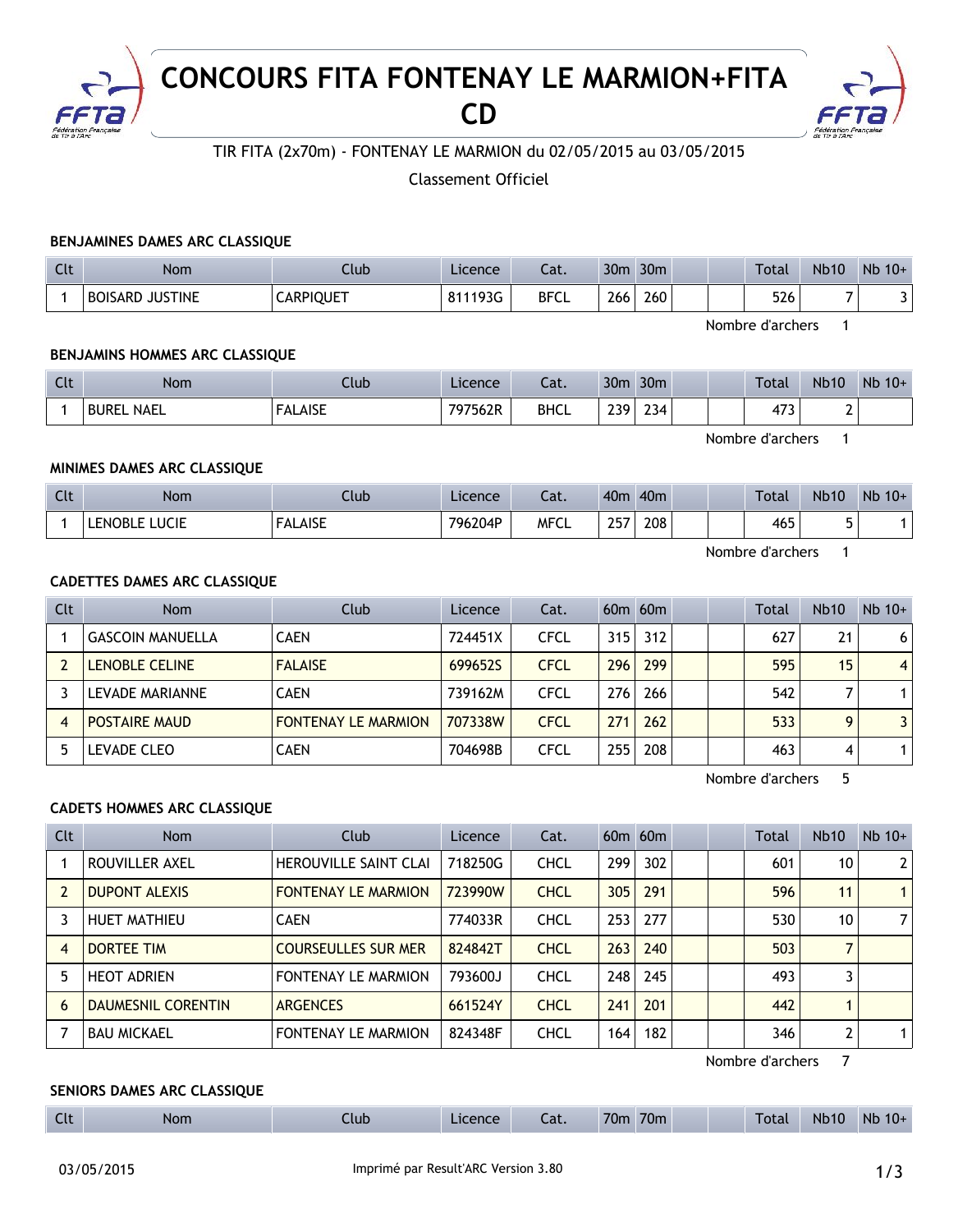| AURE<br>MARIE-L<br>эı<br>JPON | AICF<br>¬ືື | 78. | ---<br>Ы.<br>◡└<br>$  -$ | ∕∆2<br>- 10<br>. .<br>$\sim$ | א⊿י<br>. .<br>__ |  | $AQ^{\sim}$<br>.<br>___ | - | . . |
|-------------------------------|-------------|-----|--------------------------|------------------------------|------------------|--|-------------------------|---|-----|
|                               |             |     |                          |                              |                  |  |                         |   |     |

Nombre d'archers 1

#### **SENIORS HOMMES ARC CLASSIQUE**

| Clt | <b>Nom</b>              | Club                         | Licence | Cat.        |                  | 70 <sub>m</sub> 70 <sub>m</sub> |  | Total | <b>Nb10</b> | $Nb$ 10+       |
|-----|-------------------------|------------------------------|---------|-------------|------------------|---------------------------------|--|-------|-------------|----------------|
|     | <b>MEYER PASCAL</b>     | DOUVRES LA DELIVRAND         | 649972S | <b>SHCL</b> | 277              | 253                             |  | 530   | 6           | 1              |
|     | PHILIPPE BASTIEN        | <b>HEROUVILLE SAINT CLAI</b> | 760549J | <b>SHCL</b> | 258              | 255                             |  | 513   | 5           |                |
|     | <b>DAUMESNIL FABIEN</b> | <b>ARGENCES</b>              | 612607C | <b>SHCL</b> | 258              | 247                             |  | 505   | 5           | 31             |
| 4   | <b>GILLES PHILIPPE</b>  | <b>VILLERS SUR MER</b>       | 799709Z | <b>SHCL</b> | 252 <sub>1</sub> | 252                             |  | 504   |             | 1 <sup>1</sup> |
| 5.  | LANGLOIS PAUL           | <b>CAEN</b>                  | 749305M | <b>SHCL</b> | 220              | 160                             |  | 380   | 5           |                |
| 6   | LE ROY OLIVIER          | <b>CARPIQUET</b>             | 851805A | <b>SHCL</b> | 168              | 175                             |  | 343   |             |                |

Nombre d'archers 6

## **VETERANS HOMMES ARC CLASSIQUE**

| Clt | <b>Nom</b>              | Club        | Licence | Cat.        |     | 70m 70m |  | <b>Total</b> | <b>Nb10</b> | $Nb$ 10+ |
|-----|-------------------------|-------------|---------|-------------|-----|---------|--|--------------|-------------|----------|
|     | <b>VALLEE JEAN PAUL</b> | ิ AEN       | 275539Z | <b>VHCL</b> | רדר | 237     |  | 509          |             | J        |
|     | <b>DURAND PHILIPPE</b>  | <b>CAEN</b> | 466148H | <b>VHCL</b> | 243 | 242     |  | 485          |             | 4        |

Nombre d'archers 2

#### **SUPER VETERANS DAMES ARC CLASSIQUE**

| Clt | Nom                               | lub.                                        | Licence | - - 1<br>cal. | 70m                      | 70 <sub>m</sub> |  | <b>Total</b>  | <b>Nb10</b> | $Nb$ 10+ |
|-----|-----------------------------------|---------------------------------------------|---------|---------------|--------------------------|-----------------|--|---------------|-------------|----------|
|     | <b>FRANCOISE</b><br><b>MURAIL</b> | <b>SUR</b><br>' VIL.<br>' MER<br><b>ERS</b> | 827827M | <b>SVFCL</b>  | $\overline{\phantom{a}}$ | 10              |  | $\sim$<br>LJL |             |          |

Nombre d'archers 1

#### **SUPER VETERANS HOMMES ARC CLASSIQUE**

| Clt | <b>Nom</b>                    | Llub.            | Licence | Cat.         | 70m | 70m |  | <b>Total</b> | <b>Nb10</b> | Nb<br>$10+$ |
|-----|-------------------------------|------------------|---------|--------------|-----|-----|--|--------------|-------------|-------------|
|     | <b>MARC</b><br><b>HAUTEUR</b> | <b>_ARPIQUET</b> | 717062R | <b>SVHCL</b> | 192 | 185 |  | つフフ<br>J I I |             |             |

Nombre d'archers 1

# **CADETTES DAMES ARC A POULIES**

| $\mathsf{C}$<br>ાા | Nom                        | <u>_lub</u> | Licence | Cat. | 50 <sub>m</sub> | 50 <sub>m</sub>             |  | <b>Total</b> | <b>Nb10</b> | Nb<br>$10+$ |
|--------------------|----------------------------|-------------|---------|------|-----------------|-----------------------------|--|--------------|-------------|-------------|
|                    | ANAIS<br><b>TREMBLAYES</b> | <b>CAEN</b> | 779584Z | CFCO | 276.            | $\sim$ $\rightarrow$ $\sim$ |  | ににつ<br>ມມມ   | -           |             |

Nombre d'archers 1

## **CADETS HOMMES ARC A POULIES**

| <b>Clt</b> | Nom                    | Ilub             | Licence | Cat. | 50 <sub>m</sub> | 50 <sub>m</sub>               |  | <b>Total</b> | <b>Nb10</b> | $Nb$ 10+ |
|------------|------------------------|------------------|---------|------|-----------------|-------------------------------|--|--------------|-------------|----------|
|            | <b>JOCELIN</b><br>PALY | <b>CARPIQUET</b> | 793134C | снсо | 314             | र18। $\overline{\phantom{0}}$ |  | 632          | 18          |          |

Nombre d'archers 1

#### **JUNIORS HOMMES ARC A POULIES**

| Clt | Nom                             | Llub.            | Licence | Cat.        | 50 <sub>m</sub> | 50 <sub>m</sub> |  | Total | <b>Nb10</b> | <b>N<sub>b</sub></b><br>$10+$ |
|-----|---------------------------------|------------------|---------|-------------|-----------------|-----------------|--|-------|-------------|-------------------------------|
|     | <b>BOISARD</b><br><b>DAMIEN</b> | <b>CARPIQUET</b> | 722675S | <b>JHCO</b> | 211<br>J I I    | 300             |  | 611   | ີ           |                               |

Nombre d'archers 1

#### **SENIORS DAMES ARC A POULIES**

| นเ | Nom | Llub. | Licence | Cat. | 50 <sub>m</sub><br>50 <sub>m</sub> | <b>Total</b> | <b>Nb10</b> | Nb 10+ |
|----|-----|-------|---------|------|------------------------------------|--------------|-------------|--------|
|    |     |       |         |      |                                    |              |             |        |